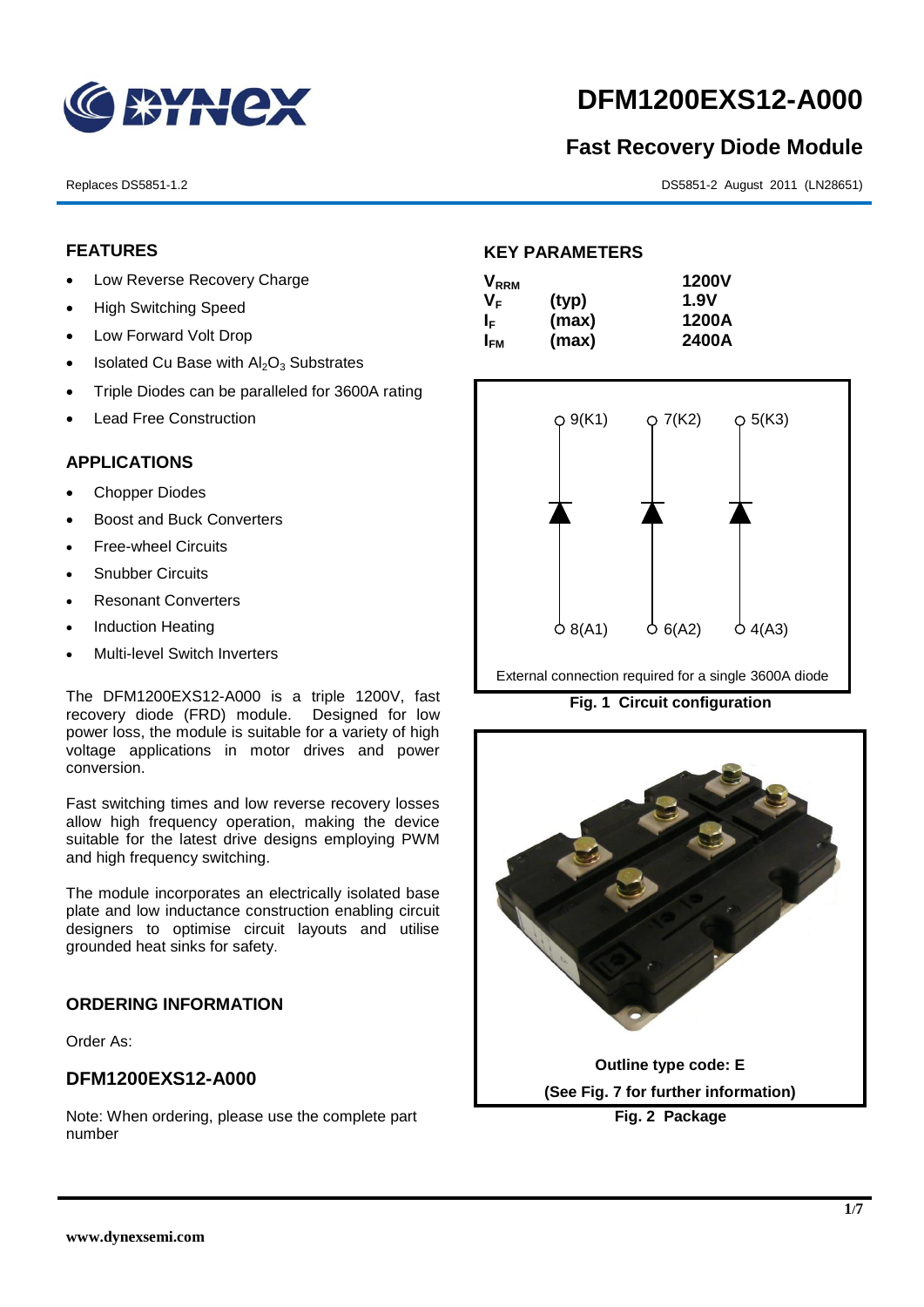# **ABSOLUTE MAXIMUM RATINGS – PER ARM**

Stresses above those listed under 'Absolute Maximum Ratings' may cause permanent damage to the device. In extreme conditions, as with all semiconductors, this may include potentially hazardous rupture of the package. Appropriate safety precautions should always be followed. Exposure to Absolute Maximum Ratings may affect device reliability.

#### **Tcase = 25°C unless stated otherwise**

| Symbol                 | <b>Parameter</b>                  | <b>Test Conditions</b>                                                     | Max. | <b>Units</b> |
|------------------------|-----------------------------------|----------------------------------------------------------------------------|------|--------------|
| <b>V<sub>RRM</sub></b> | Repetitive peak reverse voltage   | $T_i = 125$ °C                                                             | 1200 | V            |
| ΙF                     | Forward current                   | DC, $T_{\text{case}} = 75^{\circ}C$ , $T_i = 125^{\circ}C$                 | 1200 | A            |
| $I_{FM}$               | Max. forward current              | $T_{\text{case}} = 110^{\circ}C, t_{p} = 1ms$                              | 2400 | A            |
| $I^2t$                 | $I2t$ value fuse current rating   | $V_R = 0$ , $t_p = 10$ ms, $T_i = 125$ °C                                  | 400  | $kA^2s$      |
| $P_{\text{max}}$       | Max. transistor power dissipation | $T_{\text{case}} = 25^{\circ}\text{C}, T_{\text{i}} = 125^{\circ}\text{C}$ | 7520 | W            |
| V <sub>isol</sub>      | Isolation voltage - per module    | Commoned terminals to base plate.<br>AC RMS, 1 min, 50Hz                   | 2500 | V            |

# **THERMAL AND MECHANICAL RATINGS**

| Internal insulation material:     | $Al_2O_3$        |
|-----------------------------------|------------------|
| Baseplate material:               | Сū               |
| Creepage distance:                | 33mm             |
| Clearance:                        | 20 <sub>mm</sub> |
| CTI (Comparative Tracking Index): | >600             |

| Symbol           | <b>Parameter</b>                                      | <b>Test Conditions</b>                        | Min | Typ.                     | <b>Max</b> | <b>Units</b> |
|------------------|-------------------------------------------------------|-----------------------------------------------|-----|--------------------------|------------|--------------|
| $R_{th(i-c)}$    | Thermal resistance (per arm)                          | Continuous dissipation -<br>junction to case  |     | $\overline{\phantom{0}}$ | 20         | °C/kW        |
| $R_{th(c-h)}$    | Thermal resistance -<br>case to heatsink (per module) | Mounting torque 5Nm<br>(with mounting grease) |     | ۰                        | 6          | °C/kW        |
| $T_i$            | Junction temperature                                  |                                               |     | $\overline{\phantom{0}}$ | 125        | $^{\circ}C$  |
| $T_{\text{stg}}$ | Storage temperature range                             |                                               | -40 | ۰                        | 125        | $^{\circ}C$  |
|                  |                                                       | Mounting - M6                                 |     | $\overline{\phantom{0}}$ | 5          | Nm           |
|                  | <b>Screw Torque</b>                                   | Electrical connections - M8                   |     | $\overline{\phantom{0}}$ | 10         | Nm           |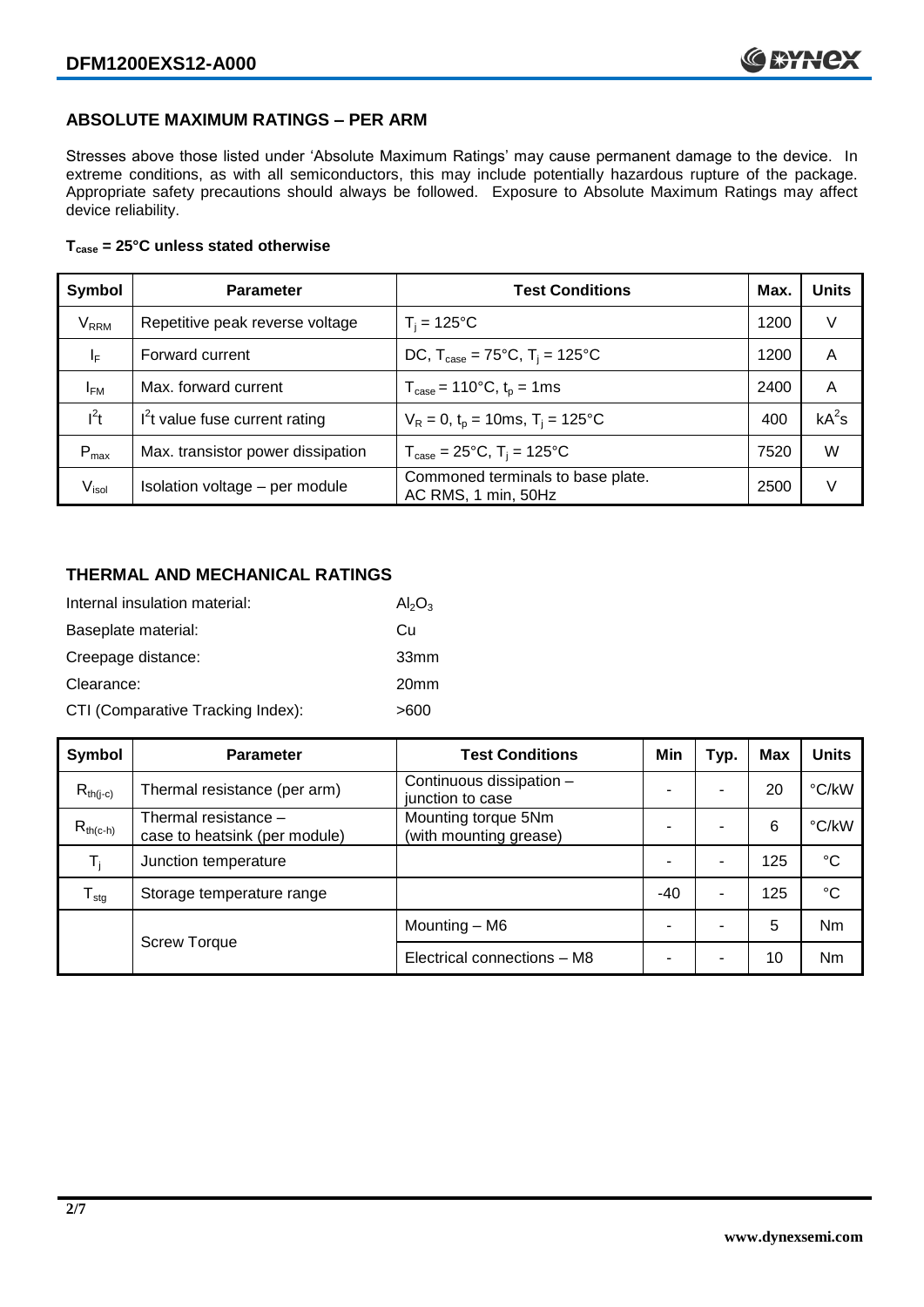# **STATIC ELECTRICAL CHARACTERISTICS – PER ARM**

#### **Tcase = 25°C unless stated otherwise.**

| Symbol       | <b>Parameter</b>     | <b>Test Conditions</b>                 | Min | Typ | <b>Max</b> | <b>Units</b> |
|--------------|----------------------|----------------------------------------|-----|-----|------------|--------------|
| $I_{\rm RM}$ | Peak reverse current | $V_R = 1200V$ , T <sub>i</sub> = 125°C |     |     | 30         | mA           |
| $V_F$        | Forward voltage      | $I_F = 1200A$                          |     | 1.9 | 2.2        | V            |
|              |                      | $I_F = 1200A$ , $T_i = 125^{\circ}C$   |     | 2.1 | 2.4        | V            |
| Lм           | Inductance           |                                        |     | 20  |            | nH           |

# **STATIC ELECTRICAL CHARACTERISTICS**

# **Tcase = 25°C unless stated otherwise.**

| <b>Symbol</b> | <b>Parameter</b>                                        | <b>Test Conditions</b> | Min | Тур | <b>Max</b> | <b>Units</b> |
|---------------|---------------------------------------------------------|------------------------|-----|-----|------------|--------------|
| <b>L</b> M    | Module inductance<br>(externally connected in parallel) |                        |     | 15  |            | nH           |

# **DYNAMIC ELECTRICAL CHARACTERISTICS – PER ARM**

#### **Tcase = 25°C unless stated otherwise**

| <b>Symbol</b>   | <b>Parameter</b>              | <b>Test Conditions</b>  | Min | Typ. | Max | Units |
|-----------------|-------------------------------|-------------------------|-----|------|-----|-------|
| $Q_{rr}$        | Reverse recovery charge       | $I_F = 1200A$           |     | 200  |     | μC    |
| 1 <sub>rr</sub> | Peak reverse recovery current | $V_R = 600V$            |     | 800  |     | Α     |
| $E_{rec}$       | Reverse recovery energy       | $dl_F/dt = 9000A/\mu s$ |     | 80   |     | mJ    |

#### **Tcase = 125°C unless stated otherwise**

| Symbol                     | <b>Parameter</b>                              | <b>Test Conditions</b>  | Min | Typ. | Max | Units |
|----------------------------|-----------------------------------------------|-------------------------|-----|------|-----|-------|
| $\mathsf{Q}_{\mathsf{rr}}$ | Reverse recovery charge                       | $I_F = 1200A$           |     | 300  |     | μC    |
| - Irr                      | Peak reverse recovery current<br>$V_R = 600V$ |                         |     | 920  |     | Α     |
| $E_{rec}$                  | Reverse recovery energy                       | $dl_F/dt = 8400A/\mu s$ |     | 140  |     | mJ    |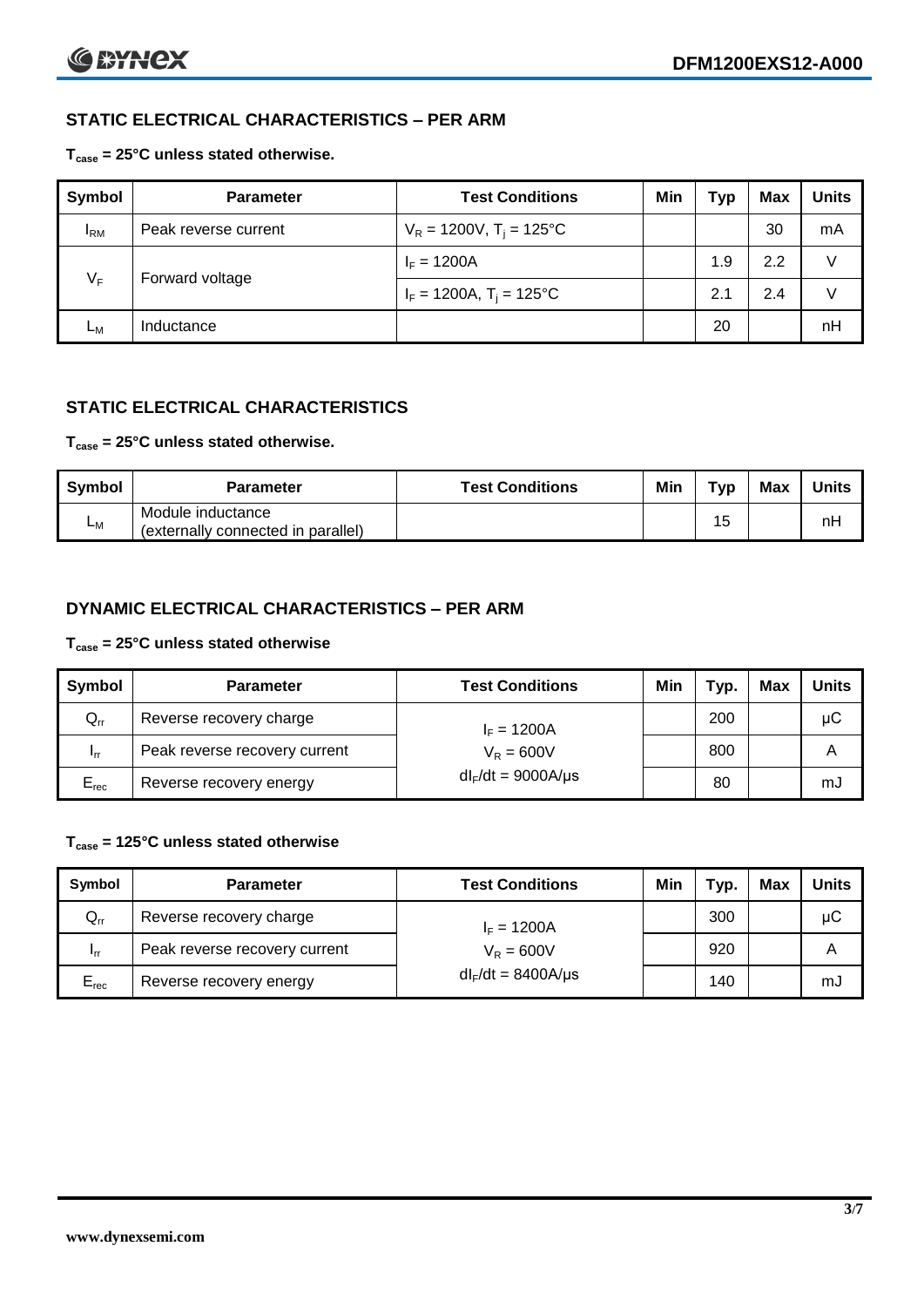

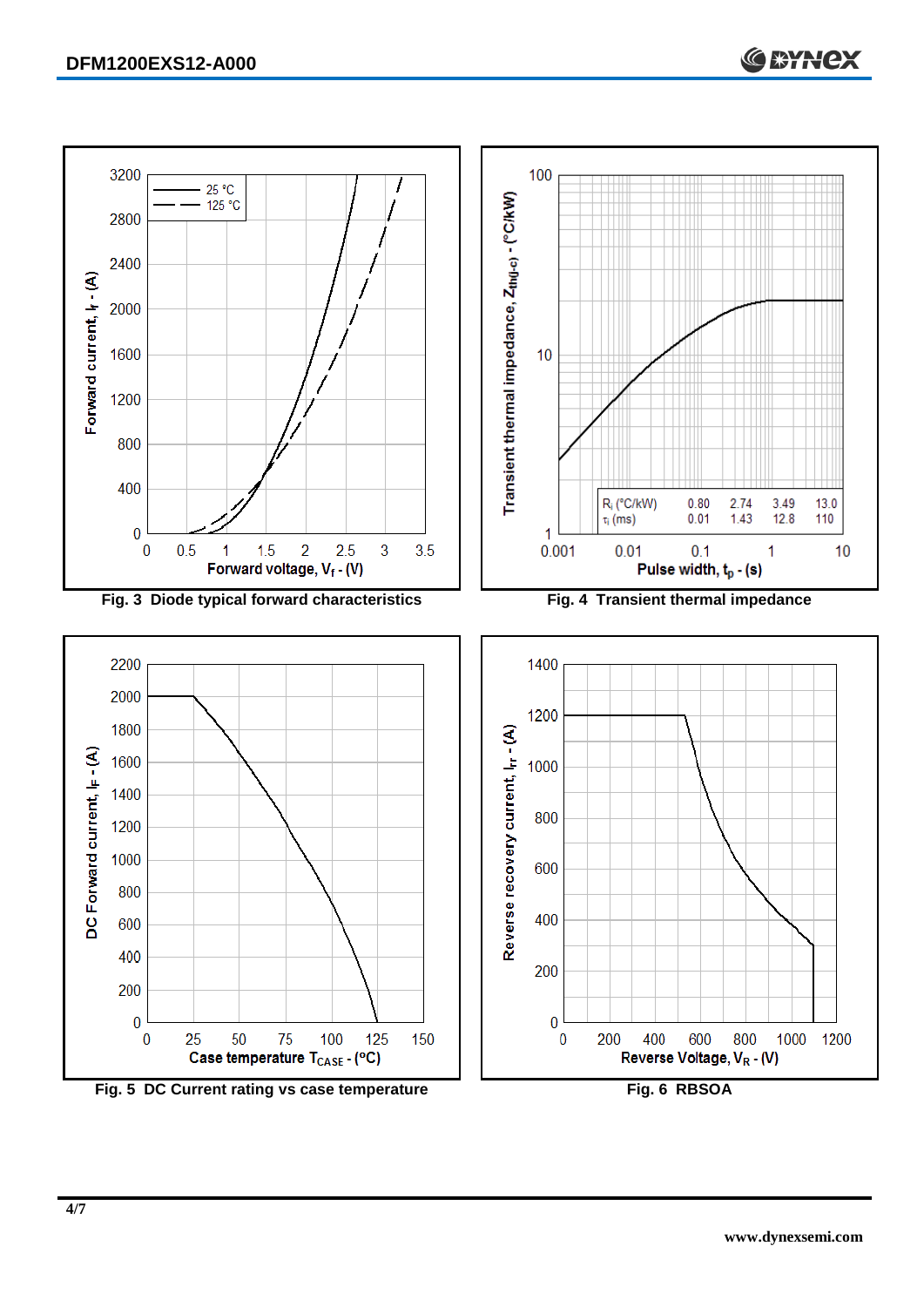

#### **PACKAGE DETAILS**

For further package information, please visit our website or contact Customer Services. All dimensions in mm, unless stated otherwise. **DO NOT SCALE.**